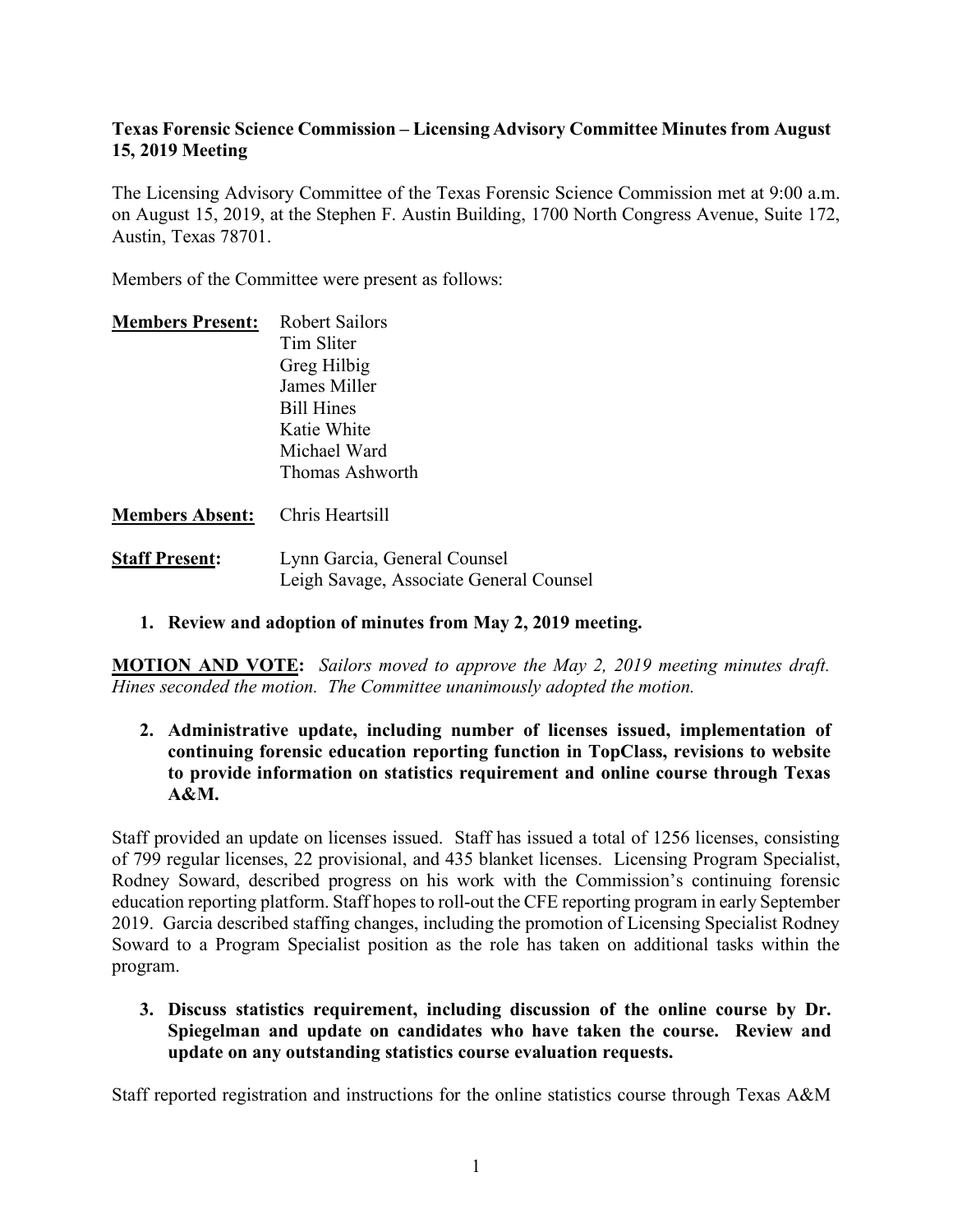have been developed and posted on the Commission's licensing page under the statistics tab. Currently, there are four students registered for the course and one who successfully passed the course.

Members also discussed whether someone may audit, pay for or take the statistics course for continuing forensic education credit. Staff will inquire with the course provider about this possibility and ask whether the course is available to anyone for registration. Staff will publicize that the course is available for continuing forensic education credit for anyone who takes the course.

### **4. Discussion and recommendations regarding Waiver Applications for Support Personnel.**

There were no waiver applications for review on this agenda item.

## **5. Discussion and recommendations regarding any outstanding criminal history results.**

There were no criminal history evaluations to be completed at this meeting.

## **6. Discuss status of Agreed Order in the Committee's recommended denial of a candidate's license for recent criminal history.**

A license candidate was originally offered an agreed upon settlement to obtain licensure on a probationary period due to the candidate's current probation status. She subsequently received an early discharge from probation. In light of the candidate's discharge from probation, the Licensing Advisory Committee recommended licensure for the candidate.

**MOTION AND VOTE:** *Ward moved to recommend the full Commission grant the candidate's license. Hilbig seconded the motion. The Committee unanimously adopted the motion.*

## **7. Discuss and evaluate outstanding technical reviewer license applications.**

There were no technical reviewer license applications for review at this meeting.

## **8. Discuss and evaluate any outstanding blanket license applications, including discussion and update from July 17, 2019 blanket rule task group.**

There were no blanket license application outstanding for this meeting.

Staff gave a brief update from the Blanket Rule Task Group's July 17 call where members of the group elevated requirements under the blanket license option for out-of-state laboratories in an effort to make the requirements more equitable in comparison to what is currently required of laboratories and analysts at in-state laboratories.

The primary recommended changes to the blanket rule include the following: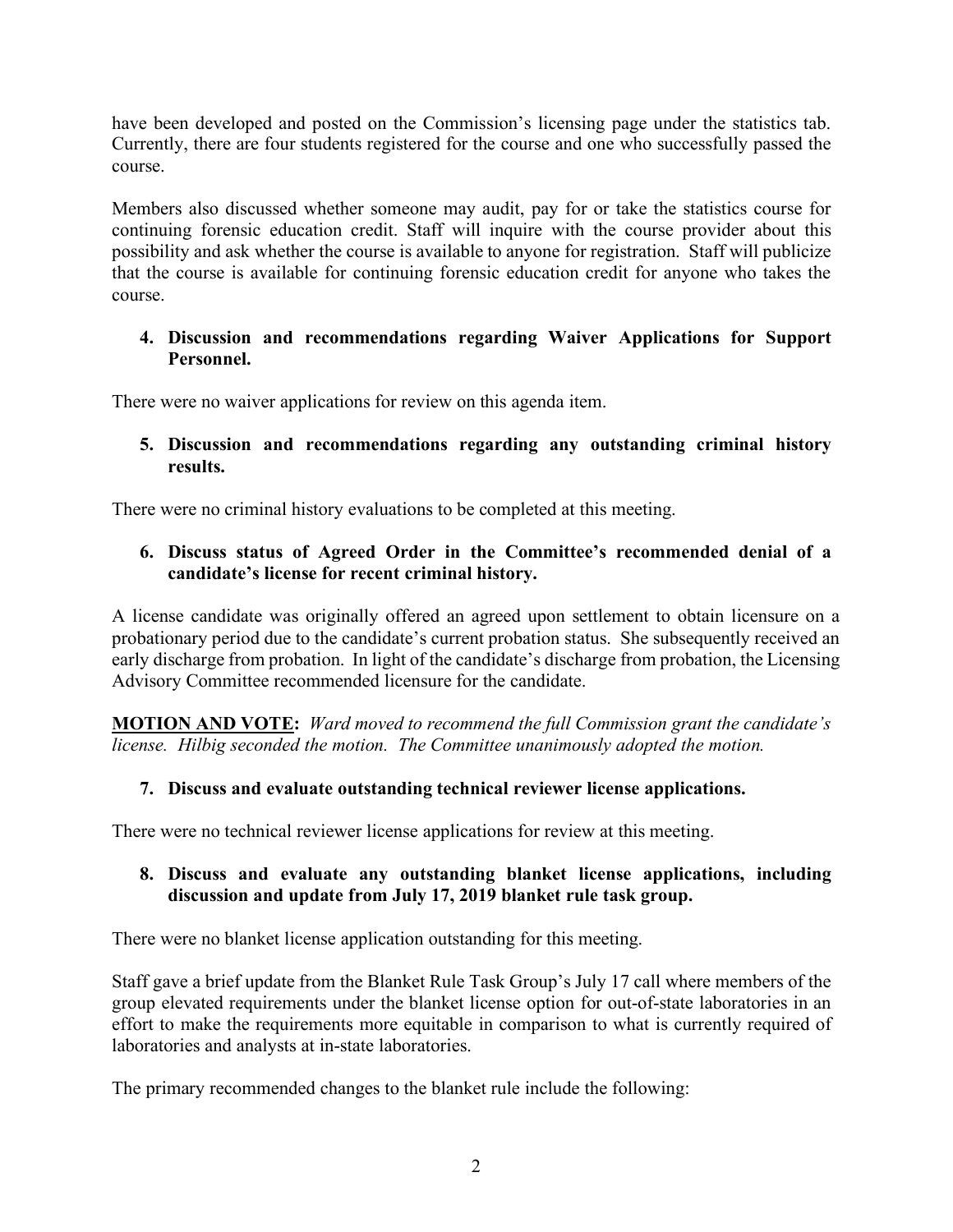1. Change in cost:

\$50/analyst/year (\$100/analyst over two-year license cycle) versus the current \$10/analyst over a one-year license cycle

2. License Term

2-year term changed from the current 1-year term.

3. Coursework Requirements (not previously required)

Must meet same coursework requirements as in-state analysts, must submit transcripts to demonstrate fulfillment of this requirement upon application. This will only be checked once.

4. Proficiency Testing Requirements (not previously required)

Must meet same PT requirements as in-state analysts which are simply compliance with whatever the lab's current accrediting body requires of the analyst (including certification of this by the laboratory representative where the analyst is employed). Must submit the PT certification form at each renewal (every 2 years).

5. Exam Requirement (not previously required)

Applicants must pass 3 modules of the General Forensic Analyst Licensing Exam—Evidence Handling, Brady/Michael Morton Act, and Professional Responsibility modules. Number of total questions in each subject will be determined.

**MOTION AND VOTE:** *White moved to recommend the full Commission adopt the proposed changes to the Blanket License rule for out-of-state laboratories and analysts. Sailors seconded the motion. The Committee unanimously adopted the motion.* 

Upon approval at the full Commission meeting, staff will draft a rule proposal for public comment addressing each of the changes described above.

## **9. Discuss and evaluate any temporary license applications.**

There were no temporary license applications for review at this meeting.

#### **10. Discuss and evaluate any fourth exam requests.**

There were no fourth exam requests for review at this meeting. Staff reported one candidate who was granted special disposition for a fourth exam requested an extension for the exam date deadline, and the extension was granted by staff.

## **11. Discuss and evaluate any outstanding CFE course approval requests; discuss exploring different options for sponsoring CFE for disciplines that don't have as**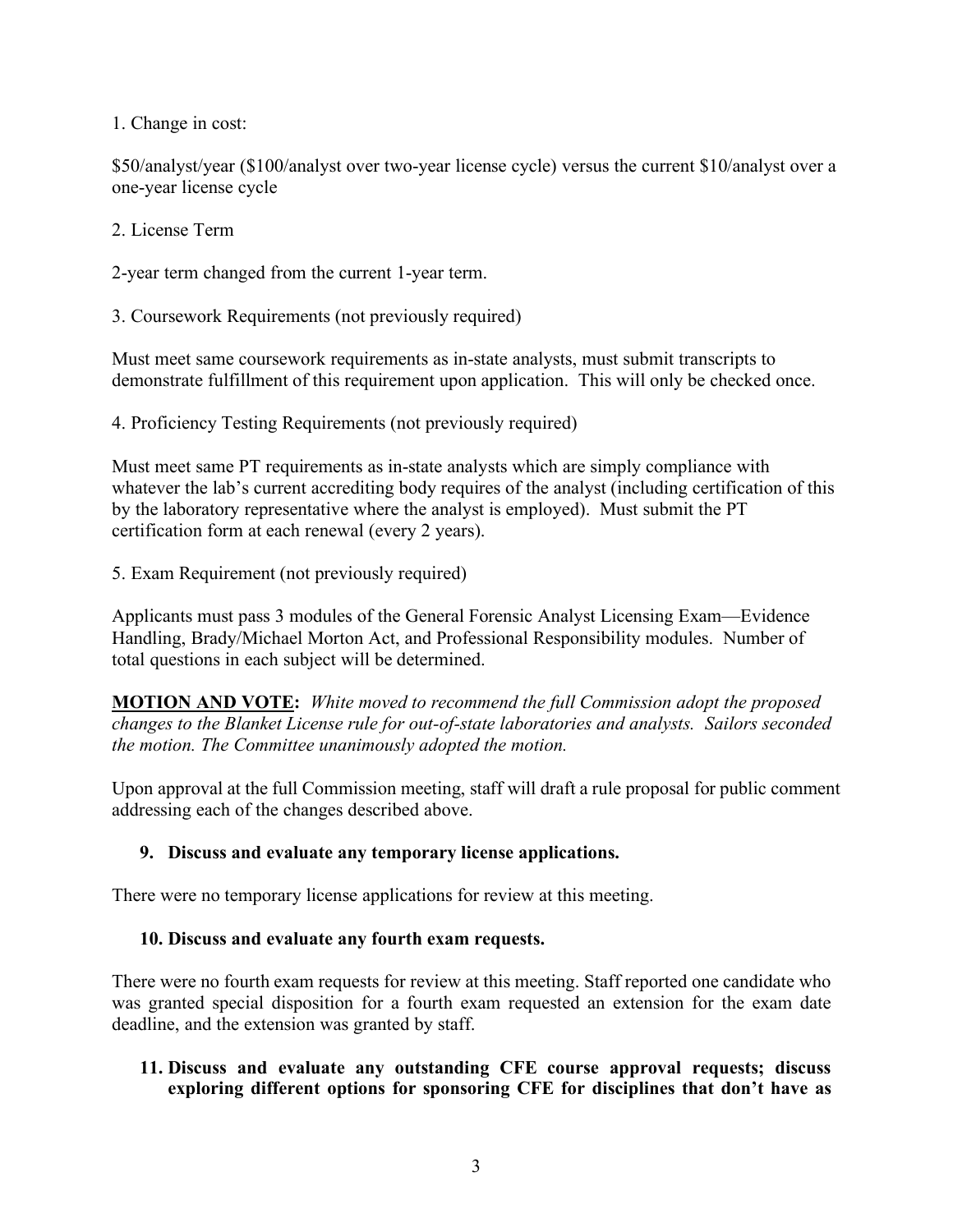#### **many available options for CFE (***e.g.,* **Materials (Trace)); discuss revisions to CFE guidance document on equipment training.**

Members reviewed a request for approval of Agilent's 3-day MassHunter Software and Application Training for 24 hours of general continuing forensic education credit.

**MOTION AND VOTE:** *Miller moved to approve the 3-day Agilent course for 24 hours of general continuing forensic education credit for any laboratory that hosts the training. White seconded the motion. The Committee unanimously adopted the motion.* 

\*Ward recused himself from discussion and vote on this item.

Members and staff discussed revising the CFE evaluation guidance document to provide more clarity with regard to software trainings that are either eligible or ineligible for continuing forensic education credit.

**MOTION AND VOTE:** *Miller moved to accept the edits to the CFE guidance document as proposed by staff with further edits incorporated as discussed at the meeting. Ward seconded the motion. The Committee unanimously adopted the motion.* 

Staff will publish the revised CFE guidance document for reference on the licensing program webpage.

Members reviewed a request for approval of CFE credit of an Authoring and Publishing Forensic Papers training to be hosted the Harris County Institute of Forensic Sciences.

**MOTION AND VOTE:** *Sliter moved to approve the training for 2 hours of general CFE credit. White seconded the motion. The Committee unanimously adopted the motion.*

Members discussed the limited options for continuing forensic education courses for disciplines like Materials (Trace). White offered to list approved Materials (Trace) options for continuing forensic education credit for staff to distribute to analysts looking for approved programs. Materials (Trace) analysts may have a difficult time fulfilling their 16 hours of required discipline-specific training hours. Staff will continue working on developing training options for the discipline. Garcia indicated the Commission may be able to bring expert Skip Palenik to Texas to present a course or training in collaboration with Commissioner Patrick Buzzini. Staff will also work on a list of approved trainings for analysts in this discipline.

## **12. Update on Exam Evaluation Committee progress.**

Garcia updated members on progress made by the Exam Evaluation Committee with regard to the development of new test questions for the General Forensic Analyst Licensing Exam. The Committee will pilot 10 additional questions, and the first batch of 10 questions piloted have been validated and approved for use by the psychometric company evaluating the test questions for the Commission. The Committee will continue to develop questions that can be piloted until the Commission has a bank of 100 new questions for an entire new test form.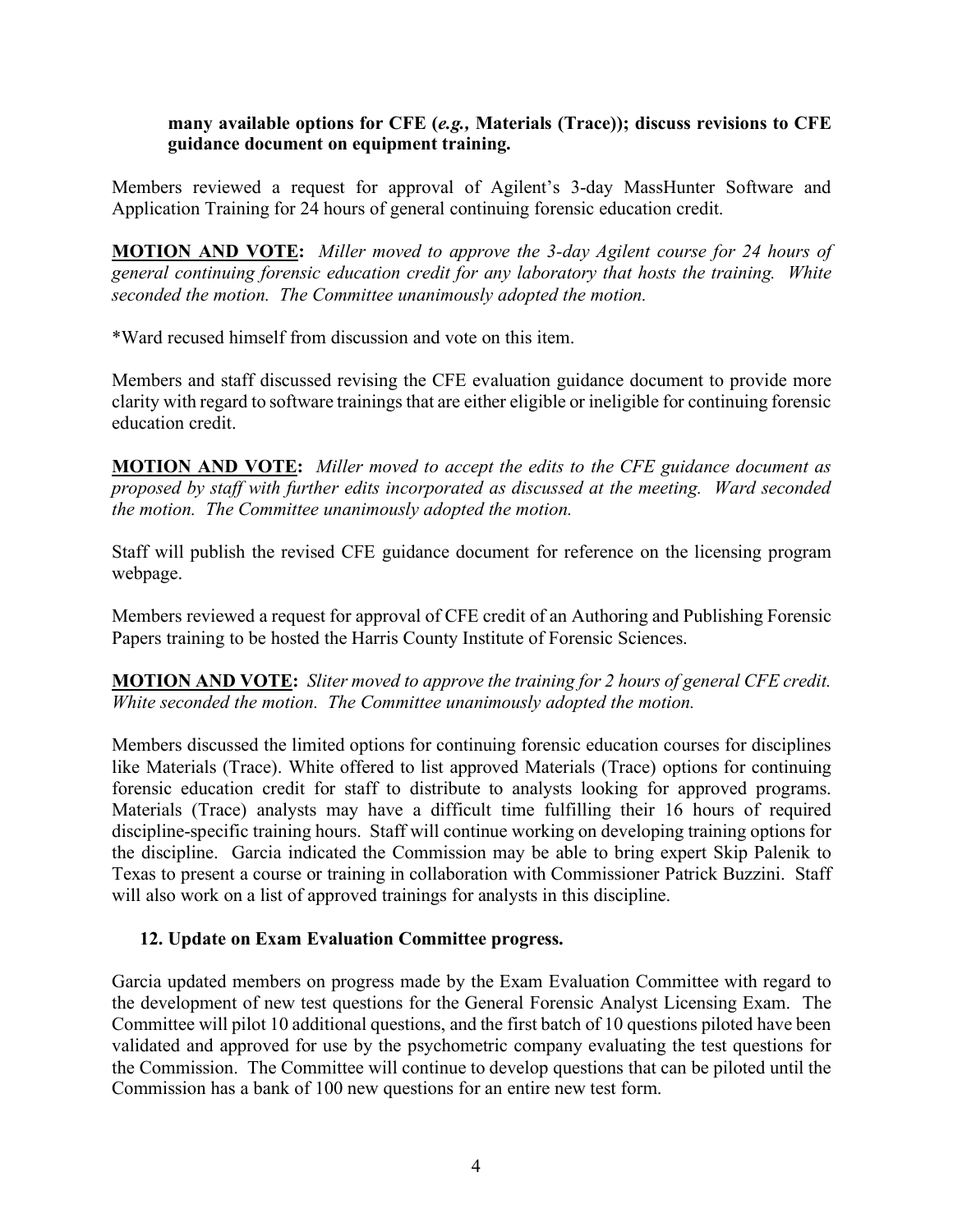- **13. Review published licensing rules, including:**
	- **i. Continuing forensic education rule updates, including number of disciplinespecific training hours required for multiple disciplines, roll-over of hours form previous license cycle and clarification for credit for "date-delivered";**
	- **ii. Rule regarding authority to deny for conduct on an initial application; and**
	- **iii. Revisions to rules post-Jan 1 requirements.**

Staff updated the Committee on the publication of the above rules.

- **14. Review outstanding draft licensing rules and proposed rule concepts for approval, including:**
	- **i. Clarifications to Professional Misconduct definition in licensing rules;**
	- **ii. Expansion of exemption for retired examiners and forensic discipline changes;**
	- **iii. Removal of document examination references from licensing rules;**
	- **iv. SB 284 and SB 1342 appeals process changes;**
	- **v. SB 1200 reciprocity for military spouses changes;**
	- **vi. SB 1342 changes to criminal history eligibility pre-determinations;**
	- **vii. SAMHSA correction;**
	- **viii. Discussion of provisional license and potential changes to eligibility; and**
	- **ix. Discussion of CFE for Technicians.**

Members approved the rule changes above pursuant to either legislation or changes voted on at the Commissions' last meeting.

With regard to changes to the provisional license, members discussed eliminating the provision that could be read as permitting an individual who is not currently working in an accredited crime laboratory to become provisionally licensed. Applicants must be first employed by an accredited crime laboratory in order to be eligible for a provisional or regular forensic analyst license.

**MOTION AND VOTE:** *White moved to recommend adopting a revision to the provisional rule making non-accredited-crime laboratory employees ineligible for provisional licensure. Ward seconded the motion. The Committee unanimously adopted the motion.*

Members discussed whether CFE should be required of technicians. Members agreed technicians should only be required to complete the Commission-sponsored Mandatory Legal and Professional Responsibility update each license cycle.

**MOTION AND VOTE:** *White moved to recommend adopting a requirement for technicians to complete the Mandatory Legal and Professional Responsibility update each license cycle. Ward seconded the motion. The Committee unanimously adopted the motion.*

Staff will draft and publish rules with regard to the changes to provisional licensure and to CFE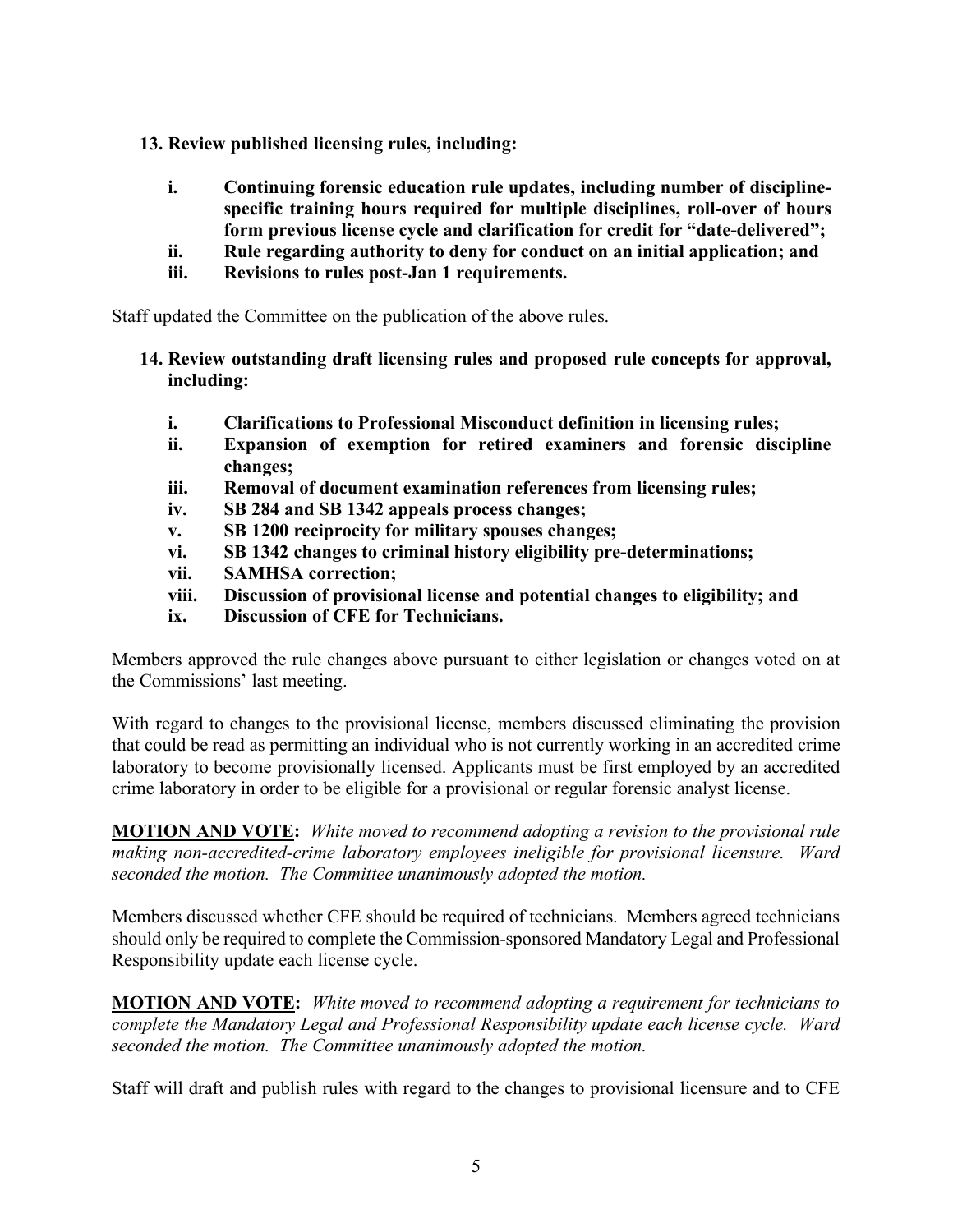for technicians.

## **15. Update from Mandatory Legal and Ethics Training Development group.**

Garcia reported she is currently working on an outline to the course and hopes to have plans for the course at the Committee's October meeting.

## **16. Review licensing advisory board appointments and terms; update on applications from TACLD for vote at August 16, 2019 quarterly Commission meeting.**

Garcia reported nine applicants were nominated by TACLD to fill five seats on the Licensing Advisory Committee. The Commission will consider and appoint five of the applicants at its August 16, 2019 quarterly meeting.

## **17. Review and update on any specific coursework and minimum education requirement transcript review requests.**

Members reviewed the transcript for a Forensic Biology/DNA Analyst to determine whether the candidate met the coursework requirements for licensure, which include compliance with the FBI's QAS coursework requirements. The analyst is licensed by the Commission and the analyst's employing laboratory certified the candidate met the coursework requirements at the time she applied. However, the analyst applied for employment at a different laboratory and that laboratory felt the candidate did not meet the QAS's coursework requirements and thus the Commission's coursework requirements for licensure. Committee members and Forensic Biology experts Sailors and Sliter agreed to review the submitted transcripts and research the consideration of the courses the candidate submitted in her transcript to determine whether the candidate has the requisite coursework or whether she should be advised to obtain the coursework needed before renewal of her license next year.

## **18. Discuss the Crime Scene Working Group's development of a licensing program for crime scene reconstruction, including bloodstain pattern analysis and corresponding licensing requirements for the discipline.**

Garcia reported on the most recent meeting of the Crime Scene Working Group which is working to establish oversight for the area of crime scene investigation and reconstruction. The group recently voted to establish a voluntary licensing program for the forensic discipline crime scene reconstruction. Garcia explained this Committee will be tasked with establishing the rules for licensure of crime scene reconstruction analysts in Texas as recommend by the Crime Scene Working Group.

## **19. Update from the Texas Association of Crime Laboratory Directors.**

There was no update for this agenda item.

## **20. Schedule and location of future meetings.**